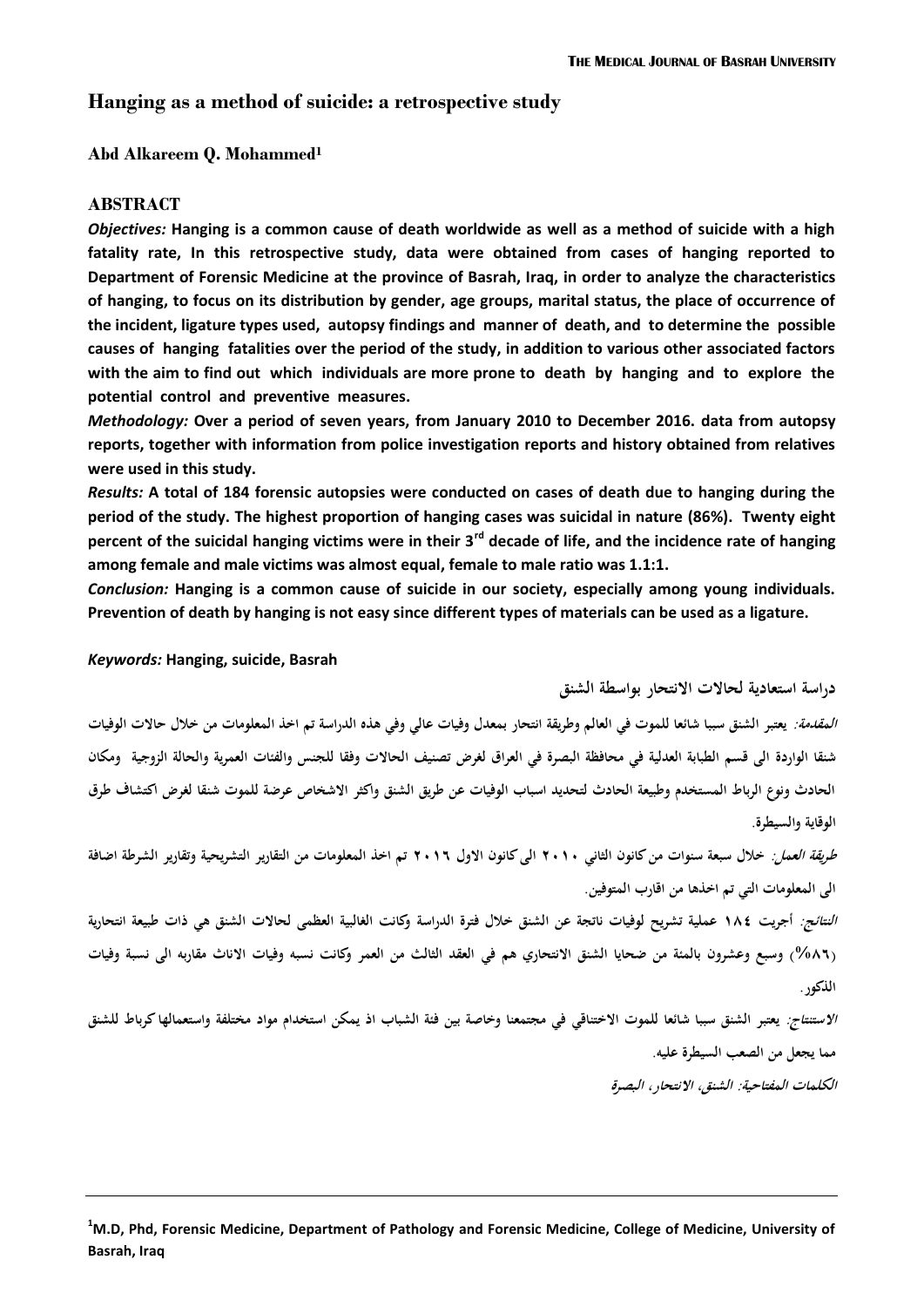# **INTRODUCTION**

anging is the suspension of the body by the neck with a ligature, and the pressure of the ligature on the neck is anging is the suspension of the body<br>by the neck with a ligature, and the<br>pressure of the ligature on the neck is<br>produced by the weight of the body. It has been used as a capital punishment since medieval ages, <sup>[1]</sup> and it was a suicidal method in primitive and pre-industrial societies. <sup>[2]</sup> A thin rope around the neck will produce unconsciousness in 15 seconds, and death occurs within few minutes,  $[3,4]$  which may occur due to asphyxia, cerebral anoxia, vagal inhibition or injury to the spinal cord. [5,6] Hanging is one of the 10 leading causes of death in the world, with more than million deaths annually, $^{[7]}$  it's one of the most common methods of suicides worldwide and it's particularly favored by men.<sup>[8]</sup> Homicide in cases of hanging is very rare in adult victims unless intoxicated or made unconscious, but a person maybe murdered and the body suspended to simulate suicide, while accidental hanging deaths usually occur in children and sometimes in adult (autoerotic hanging).<sup>[9]</sup> In this study, data were collected retrospectively from cases of death due to hanging over a period of seven years in Basrah, Iraq, in order to review the incidence of hanging, identifying the associated factors and to explore the magnitude of the problem with the possible means of intervention.

#### **MATERIAL AND METHODS**

In this retrospective study, data were obtained from cases of hanging reported to the department of Forensic Medicine in Basrah province, Iraq over a period of seven years, from January 2010 to December 2016. Data from autopsy reports along with information from police investigation reports and history obtained from relatives were analysed according to age groups, gender, type of ligature, occupation, place and time of death, place of incident, autopsy findings, manner of death, details of toxicology report and previous psychiatric history. Cases of judicial hanging were not included in this study.

### **RESULTS**

The present study revealed a total of 184 cases of death due to hanging over a period of seven years at Basrah province. These hanging cases constituted 2% of the total autopsies performed during that period. Cases of hanging in females were  $81(51\%)$  and  $78(49\%)$  in males, the mean age for both male and female was 22(ranging from 6 to 63). In majority of victims 159(86%), autopsy findings and investigation reports revealed that the manner of death was suicide, 11(6%) was identified as accidental hangings, while manner of death in the remaining 14(8%) cases was classified as undetermined (Fig.1). In suicidal hangings, 44 victims (27%) lie within 21-30 age groups (Table-1).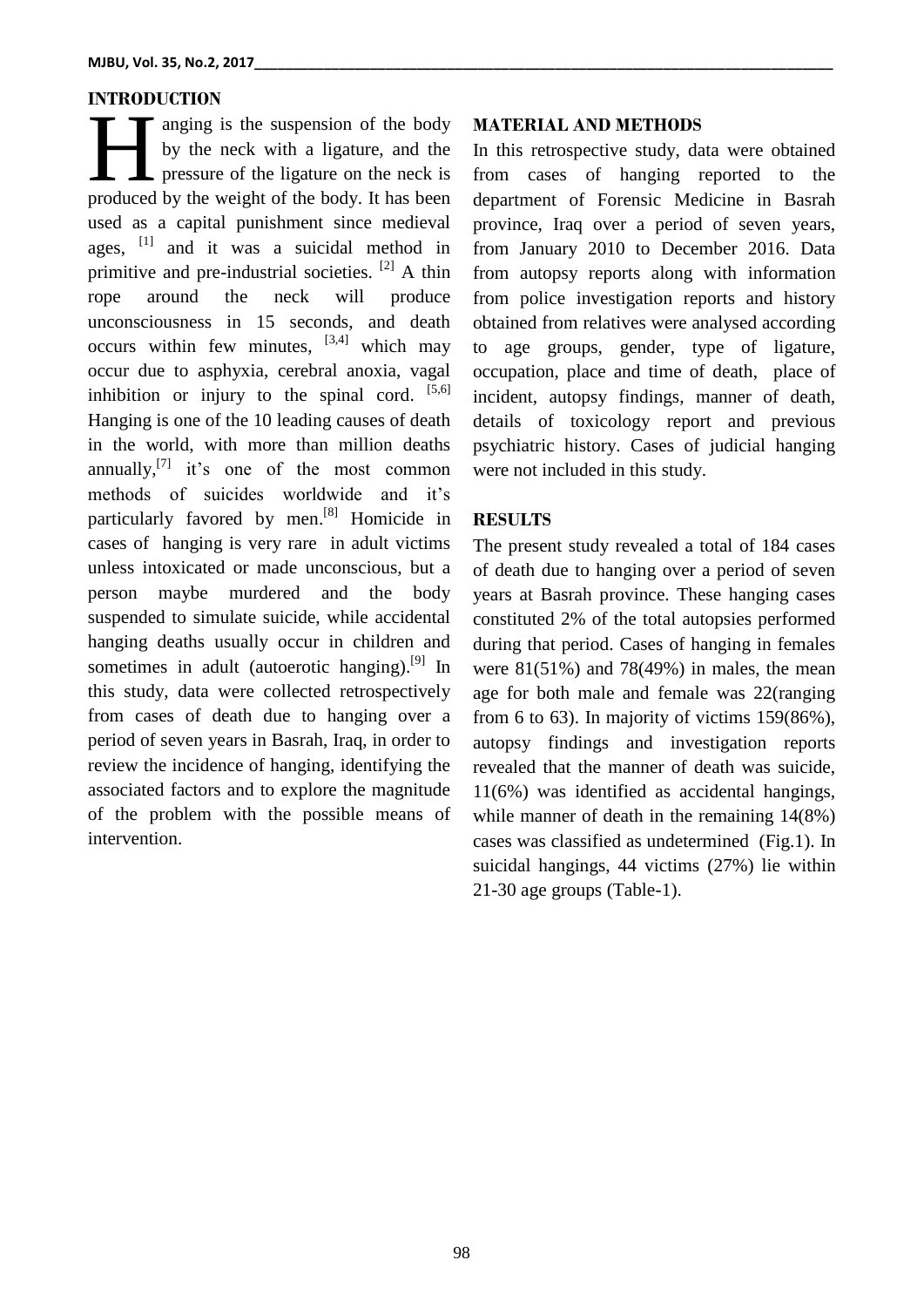

**Fig 1. Manner of death**

| Table 1. Age groups and sex distribution of suicidal hangings. |  |  |
|----------------------------------------------------------------|--|--|
|----------------------------------------------------------------|--|--|

| Age group<br><b>Total years</b><br>No. $(\% )$ | <b>Males</b><br>No. $(\% )$ | <b>Females</b><br>No. $(\% )$ | <b>Total</b><br>No. $(\% )$ |
|------------------------------------------------|-----------------------------|-------------------------------|-----------------------------|
| < 10                                           | 0(0)                        | 0(0)                          | 0(0)                        |
| $10 - 20$                                      | 16(10)                      | 18(11)                        | 34(21)                      |
| $21 - 30$                                      | 21(13)                      | 23(14)                        | 44 (27)                     |
| $31 - 40$                                      | 15(9)                       | 17(11)                        | 32(20)                      |
| $41 - 50$                                      | 12(8)                       | 11(7)                         | 23(15)                      |
| $51 - 60$                                      | 8(5)                        | 9(6)                          | 17(11)                      |
| >60                                            | 6(4)                        | 3(2)                          | 9(6)                        |
| <b>Total</b>                                   | 78(49)                      | 81 (51)                       | 159 (100)                   |

Nearly half of the victims (48%) were found fully suspended in a position of complete hanging, and different types of materials was used as a ligature, in about half of the victims (44%), ligature used was clothes, followed by electric wires 48(26%), rope in 39 (21%), and other materials 16(9%), (Table-2). In the vast

majority of cases 172(93%), the place of hanging was their own residency, particularly their own room or bathroom, the remaining occurred in random indoor and outdoor places. Regarding time during the day most of incidents (80%) took place between 3pm and 3am.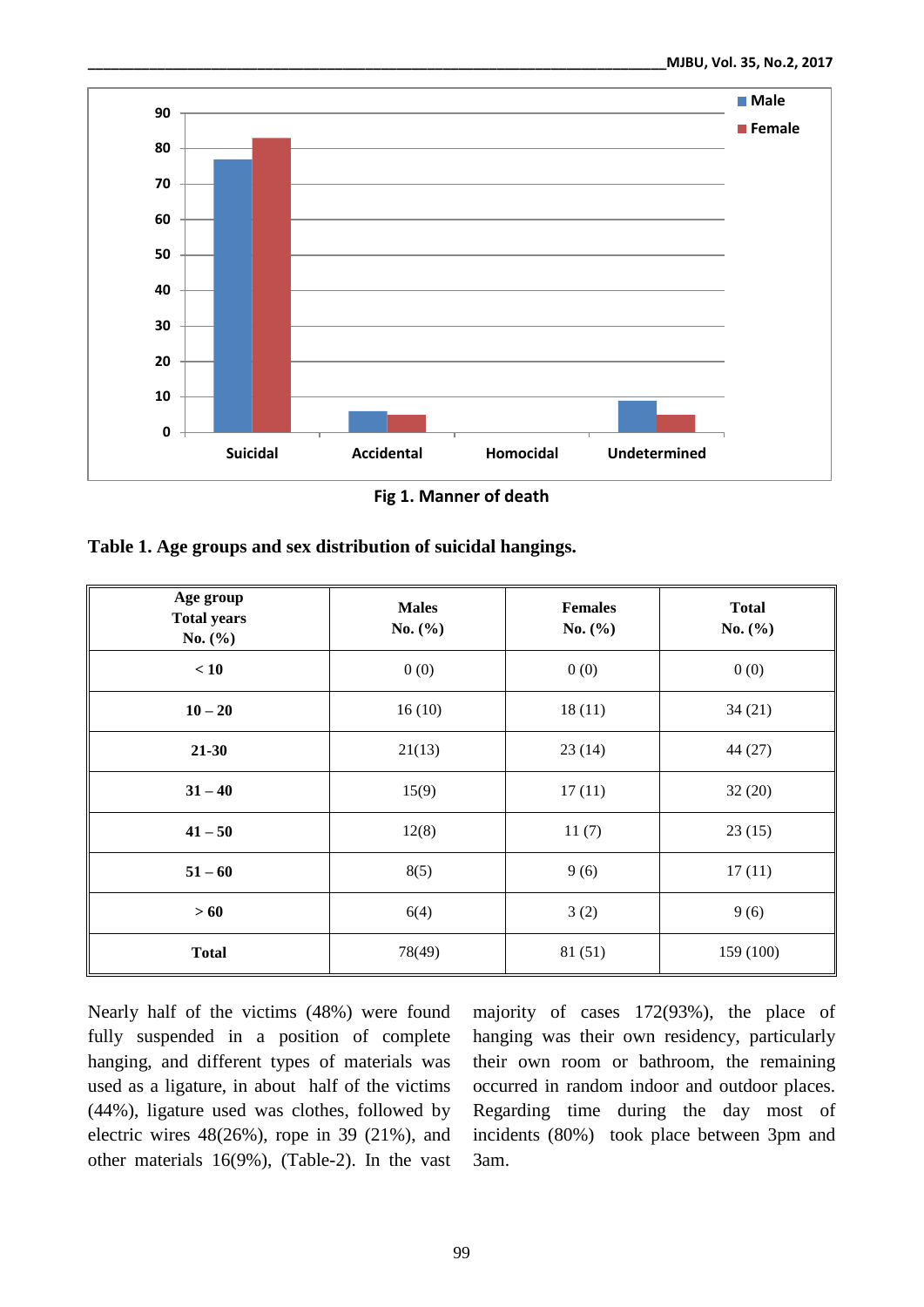#### **Ligature type No. (%) Males No. (%) Females No. (%) Total No. (%) Clothes** 33 (18) 48 (26) 81 (44) **Electric wire**  $\begin{array}{|c|c|c|c|c|c|} \hline 26 (14) & 22 (12) & \multicolumn{1}{|c|}{48(26)} \\\hline \end{array}$ **Rope** 22(12) 17 (9) 39(21) **Other materials**  $9(5)$  7(4) 16(26)

### **Table 2. Ligature types.**

In postmortem examination, all victims showed dryness of skin under ligature mark, while petechial hemorrhages observed in 63% of the deceased, subconjunctival haemorrhage in 58%, and face congestion was observed in 27%. **Table 3. Autopsy findings.**

However neither hyoid bone fracture nor thyroid cartilage fracture or vertebral fracture were noticed. Minor abrasions and contusions on different parts of the body were present in only 9% (Table-3).

| <b>Autopsy Findings</b>                                 | <b>Males</b><br>No. (%) | <b>Females</b><br>No. (%) | <b>Total</b><br>No. (%) |
|---------------------------------------------------------|-------------------------|---------------------------|-------------------------|
| <b>Dryness under Ligature mark</b>                      | 89 (48)                 | 95(52)                    | 184 (100)               |
| <b>Petechial hemorrhages</b>                            | 60(33)                  | 56 (30)                   | 116(63)                 |
| Subconjunctival haemorrhage                             | 55 $(30)$               | 51 (28)                   | 106(58)                 |
| <b>Face congestion</b>                                  | 24(13)                  | 26(14)                    | 50 (27)                 |
| Abrasions and contusions<br>(Not caused by ligature)    | 10(5)                   | 8(4)                      | 18(9)                   |
| Thyroid cartilage, vertebral<br>and hyoid bone fracture | 0(0)                    | 0(0)                      | 0(0)                    |

In post-mortem toxicological investigation 9 victims was positively identified for alcohol. No drug or toxic substance was identified in any of the deceased. More than half of victims (56%) were married and when it comes to causes and factors associated with suicidal hanging, 65% of the families and relatives denied any previous suicidal intent or certain issues that might be referred to as a cause for their deceased to hang themselves, while previous psychiatric history was identified in 18%, family problems in 13%, and marital conflicts in 5% (Fig.2). With the growing rate of population, there was an increasing trend of hanging deaths in Basra during the period of the study (Fig.3).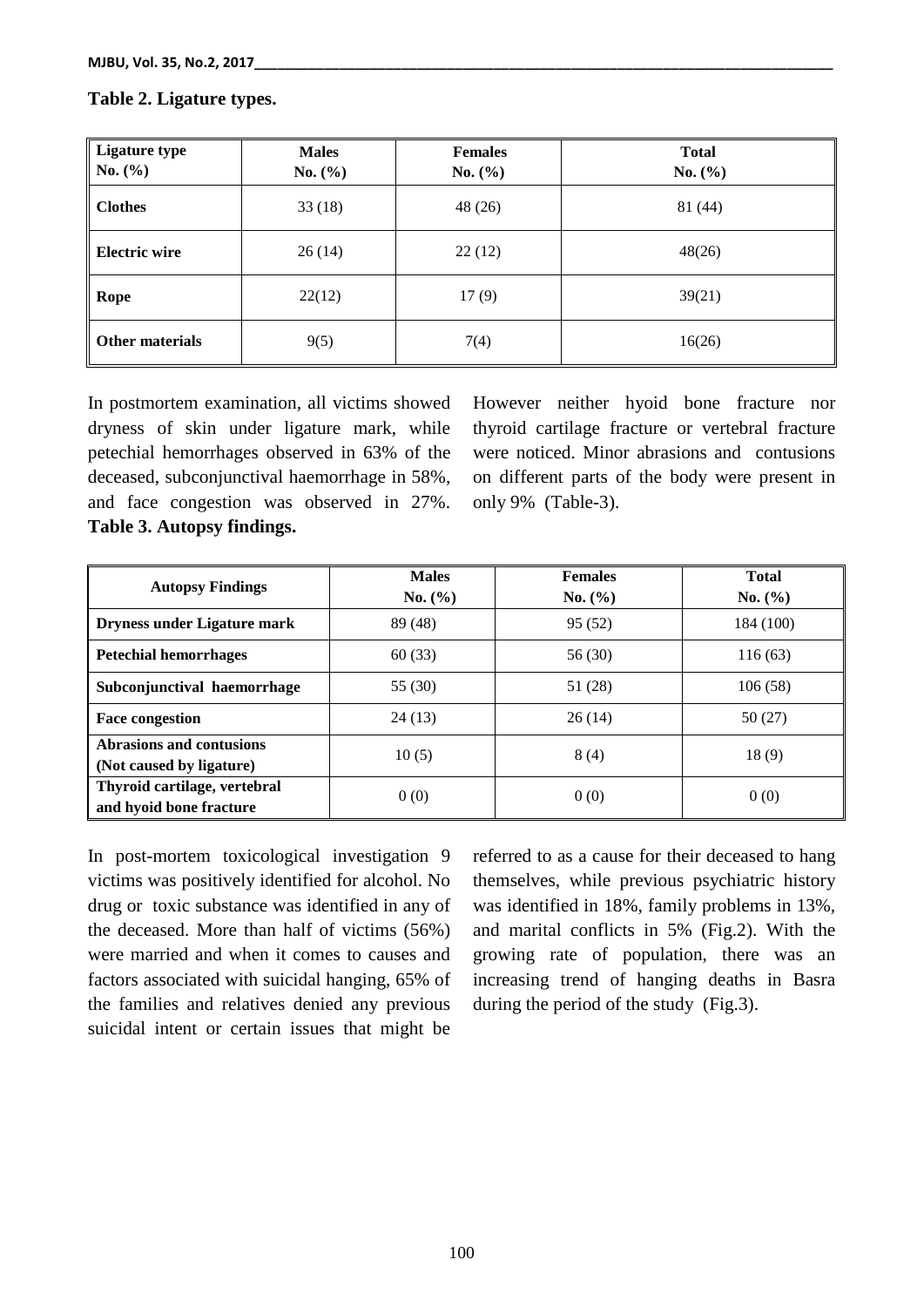

**Fig 2. Causes of suicidal hanging**



**Fig 3. Numbers of hanging cases over the seven years period of the study**

### **DISCUSSION**

Hanging is a frequently used method of suicide in many countries, <sup>[10]</sup> and it's well known that almost all cases of hanging are suicidal, however there are occasional accidental hangings, and homicides are extremely rare. [11] In Iraq, like many other countries, all cases of death due to hanging should be subjected to medicolegal post-mortem examination. With the growing population of Basrah city, hanging

deaths seems to be increased within the last several years in this city from 19 cases in 2010 to 30 in 2016. The rate of suicidal hanging, particularly among young individuals have been increased which is consistent with several other studies in both developing and developed countries. Hanging is a particularly lethal method of suicide with over 70% fatality rate. [12-14] In mechanical constriction of the neck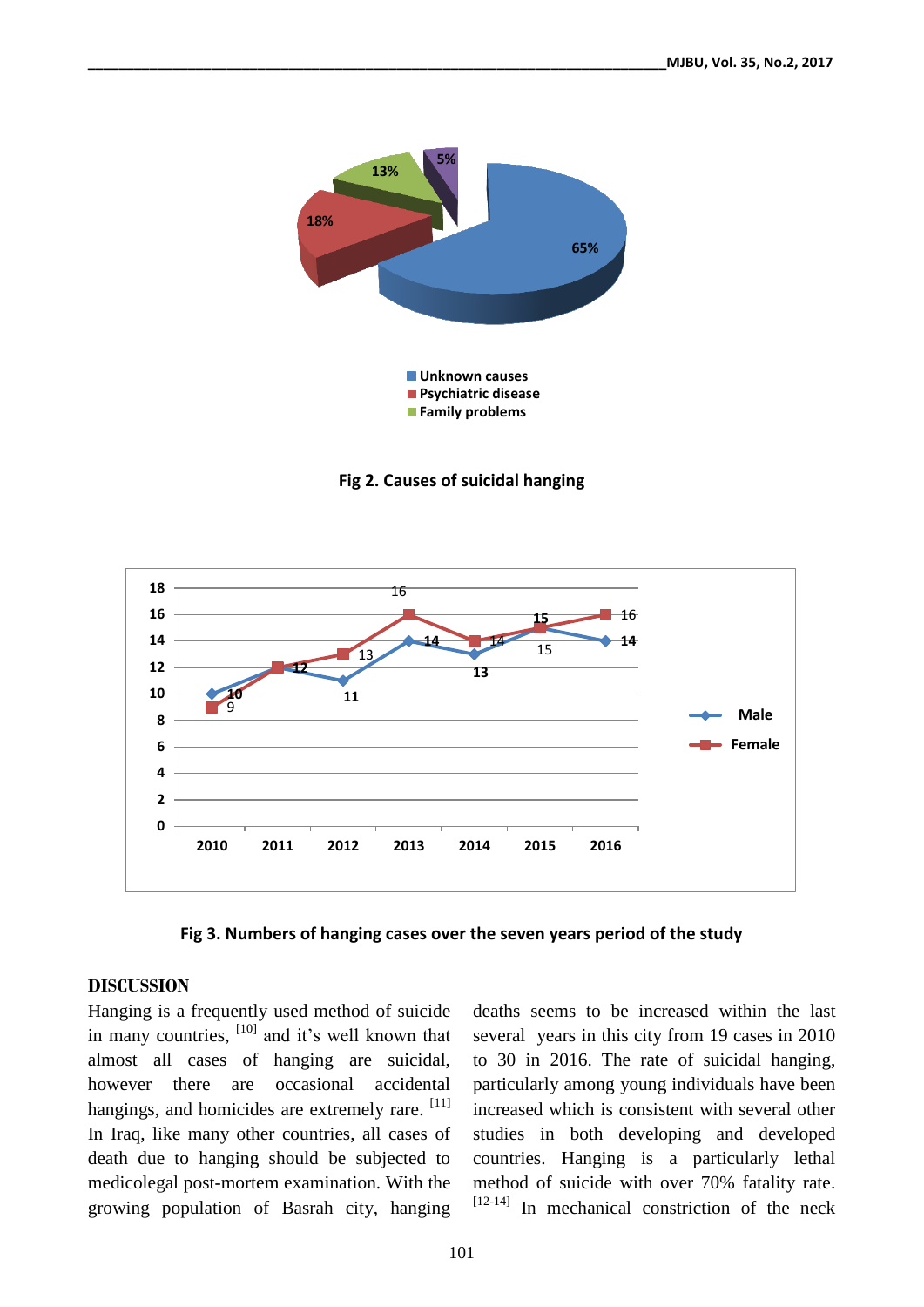structures, 2 kg of pressure is enough to block the jugular veins, while 2.3-30.0 kg is required to occlude the cerebral arterial supply, and about 15 kg of pressure is required to obstruct the trachea. <sup>[15]</sup> Although little is known about methods of committing suicide in Iraq, however, along with hanging, individuals may use self-immolation, suicidal firearm and different other methods to commit suicide, and while suicidal hanging mostly seen in males in many countries around the world, <sup>[16]</sup>, our study have shown that suicidal hanging is slightly higher in females (52%) than males, which might be explained by suicidal firearm fatalities which are often seen in males in Iraq. A recent study in Baghdad, the capital city of Iraq have concluded that with the exclusion of suicidal firearm deaths, hanging was the second commonest method of committing suicide after poison ingestion, and similar to our study, suicidal hanging deaths among females was slightly higher than males, the same study also identified low socioeconomic conditions, psychosocial causes as the most frequent causes for committing suicide. [17] In Iran, a study have resulted that hanging is the commonest method of suicide in Tehran city, the study also revealed that the proportion of women who hanged themselves was slightly higher than that of men when its compared to other methods of suicide. <sup>[18]</sup> In England, hanging is also the most commonly used suicide method, there are around 2000 hanging suicides per year. <sup>[19-21]</sup> In contrast, hanging in the United States is considered the second commonest method of committing suicide following suicidal firearm deaths,  $[22-25]$  in India suicidal hanging fatalities comes after intoxication. [26] In our society as well as in many other Arab and Middle-Eastern countries, suicidal death considered as a stigma and a shameful act, some families would report hanging and relate it to accidental or unknown circumstances. The rate of suicidal hanging deaths in Iraq was seen to be increased during the period of this study, the opposite was observed in Istanbul, Turkey

despite the growing population of this crowded city, [27] similar observation was noticed in the neighboring state of Kuwait where the decreasing trend of suicidal hanging have been linked to the highest standard of living and working as well as the role of the society in condemning suicidal acts. <sup>[28]</sup> However, since Materials used for hanging are easily accessed and readily available, hanging considered simple to perform and some individuals believe it's a clean, rapid method of suicide which does not damage the body or leave harrowing images to others, <sup>[29]</sup> socio-cultural acceptability, media portrayals are an important factor in influencing individuals to choose hanging as a method of suicide. <sup>[30]</sup> In this study some of the deceased relatives gave history of domestic and/or marital conflicts and most of suicidal hangings was seen especially among young age groups which could be related to frustration, lack of job, poverty and other various reasons which motivate individuals to commit suicide. Some studies in India and Bangladesh have shown that marital unhappiness, family problems, poverty and unemployment are common precipitating factors for suicidal hangings.  $[31 - 34]$  Since wide range of ligatures can be used in hanging, it is considered difficult to prevent, <sup>[35]</sup> prevention of hanging, particularly suicidal hanging is not easy as controlling the factors which promote individuals to commit suicide in general, some studies suggested that suicidal hanging might be controlled through media to reduce the portrayal of fictional suicides by hanging. [36]

*In conclusions,* hanging is a common cause of suicide in our society and the highest proportion of hanging cases in this study was found to be suicidal in nature, and the most involved age group was 21-30 years which is similar to findings found in different other countries. The number of female victims was almost equal to males. The fact that different types of ligatures and hanging points can be used in hanging makes prevention strategies difficult to be applied, and since most suicidal hangings was seen among young age individuals, it imposes a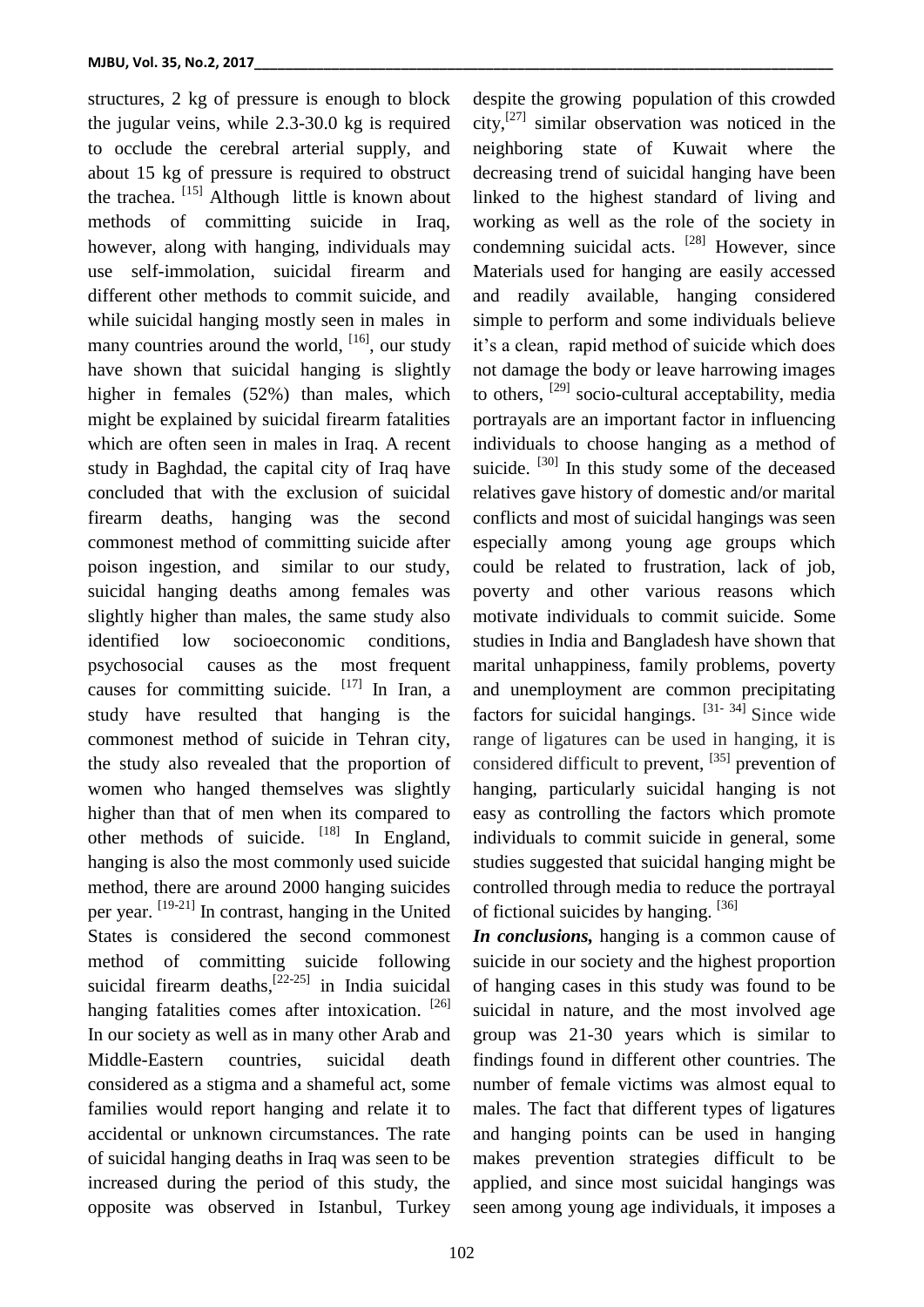burden on our society. More concern should be focused on young individuals to raise the awareness about hanging, further researches might be required in order to bring the focus on this problem and factors which drive individuals to commit suicide.

## **REFERENCES**

- **1. Mahmoud Rayes, Monika Mittal, Setti S. Rengachary, Sandeep Mittal (February 2011). "Hangman's fracture: a historical and biomechanical perspective".**
- **2. Comprehensive Textbook of Suicidology Ronald W. Maris, Alan A. Berman, Morton M. Silverman.**
- **3. Knight's forensic pathology, Third Edition, Pekka Saukko, Bernard Knight.**
- **4. Gorden I, Shapiro HA, Berson SD (1998) Forensic Medicine – A guide to principles. 3rd edition, Deaths usually initiated by hypoxic hypoxia or anoxic anoxia, 95–127.**
- **5. Nageshkumar G Rao (2010) Forensic Medicine & Toxicology. 2nd edition Jaypee Brothers Medical Publishers, 179, 195.**
- **6. Dimaio VI, Dimaio D (2001) Forensic Pathology, 2nd edition, CRC Press, USA, 245- 257.**
- **7. Mohanty S, Sagu H, Mohanty MK, Patnaik M. Suicide in India: A four year retrospective study. J Forensic Leg Med 2007; 14(2):185-189.**
- **8. Simpson's Forensic Medicine 13th ed. - J. Payne-James, et. al. 2011.**
- **9. Review of Forensic Medicine and Toxicology (Including Clinical & Pathological Aspects) Third Edition.**
- **10. Department of Social Medicine, University of Bristol, Bristol BS8 2PR, UK.**
- **11. Handbook of Forensic Medicine, Edited by Burkhard Madea.**
- **12. Simounet C, Bourgeois M. Suicides and attempted suicides by hanging. Ann Med Psychol 1992;150:481–85.**
- **13. Aufderheide TP, Aprahamian C, Mateer JR et al. Emergency airway management in hanging victims. Ann Emerg Med 1994; 24:879–884.**
- **14. Luke JL, Reay DT, Eisele JW, Bonnell HJ. Correlation of circumstances with pathological findings in asphyxial deaths by hanging: a prospective study of 61 cases from Seattle, WA. J Forensic Sci 1985; 30: 1140–1147.**
- **15.Iserson KV. Strangulation: a review of ligature, manual, and postural neck compression injuries. Ann Emerg Med 1984;13: 179–185.**
- **16. Lowy A, Burton P, Briggs A (1990) Increasing suicide rates in young adults. BMJ 300: 643.**
- **17.Mohammad A. Jabor***,* **Suhaila Saleem Kareem "Causes, Attempts and Methods of Suicide in Baghdad: An Autopsy Study. AJPS, 2016, Vol. 16, No.2.**
- **18.The Most Common Method of Suicide in Tehran 2000–2004, Crisis 2008; 29(3): 164–166.**
- **19. Centre for Suicide Research, University of Oxford Department of Psychiatry, Warneford Hospital, Headington, Oxford OX3 7JX, UK.**
- **20.Brock A, Griffiths C. Trends in Suicide by method in England and Wales, 1979-2001. Health Stat Quart 2003; 20: 7-18.**
- **21.Middleton N, Gunnell D. Trends in suicide in England and Wales.** *Br J Psychiatry* **2000; 176: 595.**
- **22. "Suicide in the U.S. Statistics and Prevention". National Institute of Mental Health. Accessed 2 August 2011.**
- **23. Shields LB, Hunsaker DM, Hunsaker JC. Suicide: a ten-year retrospective review of Kentucky medical examiner cases. J Forensic Sci 2005; 50(3): 613e7.**
- **24. Centers for Disease Control and Prevention. (2000). National injury mortality reports, 1987– 1998. Atlanta.**
- **25.Methods of suicide: international suicide patterns derived from the WHO mortality database Vladeta Ajdacic-Gross, Mitchell G Weiss, Mariann Ring, Urs Hepp, Matthias Bopp, Felix Gutzwiller, Wulf Rössler 2008; 86(9): 726-732.**
- **26. Ojima T, Nakamura Y, Detels R. Comparative study about methods of suicide between Japan and the United States. J Epidemiol 2004; 19(9): 823e9.**
- **27. Uzun I, Buyuk Y, Gurpinar K. Suicidal Hanging: Fatalities In Istanbul Retrospective Analysis of 761 Autopsy Cases. J For Leg Med 2007; 14(7): 406-409.**
- **28. Suicidal hanging in Kuwait: Retrospective analysis of cases from 2010 to 2012, [Journal of](https://www.researchgate.net/journal/1878-7487_Journal_of_Forensic_and_Legal_Medicine)  [Forensic and Legal Medicine](https://www.researchgate.net/journal/1878-7487_Journal_of_Forensic_and_Legal_Medicine) 20(8): 1118-1121.**
- **29. Factors influencing the decision to use hanging as a method of suicide: qualitative study. Lucy Biddle, Jenny Donovan, Amanda Owen-Smith, John Potokar, Damien Longson, Keith Hawton,**